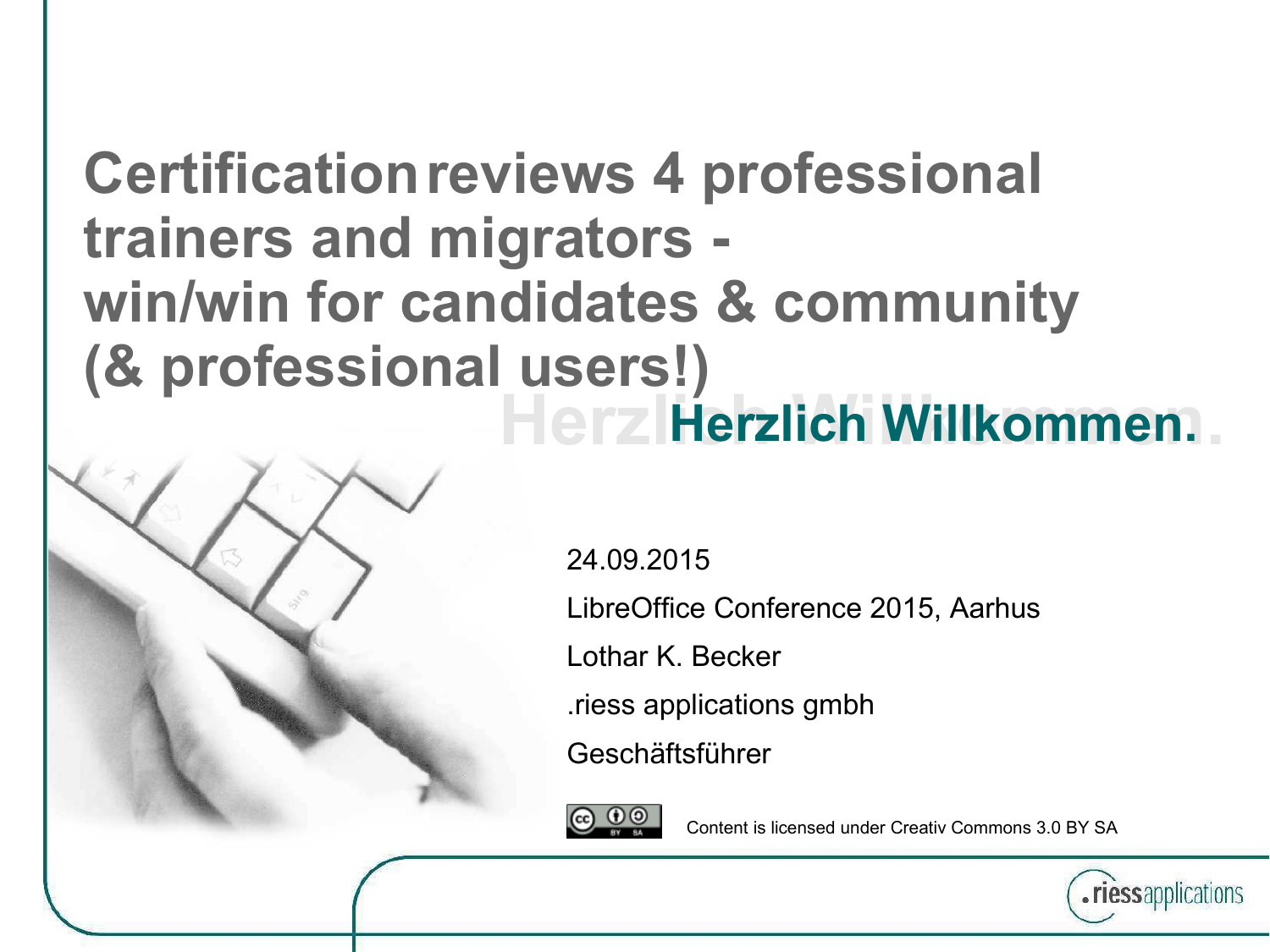## **Lothar K. Becker, .riess applications**



- Geschäftsführender Hauptgesellschafter der .riess applications
- **Management Consultant**
- ... für Einsatz von Open Source auf dem Desktop
- Gründer der F-O-X Plattform
	- **D... Dozent an der Akademie WVIB**
- … Mitglied OSB Alliance, FrODeV
- **... Mitarbeit in Working Group** "Office Interoperability"
- Studium Diplom Informatik mit Wirtschaftswissenschaft

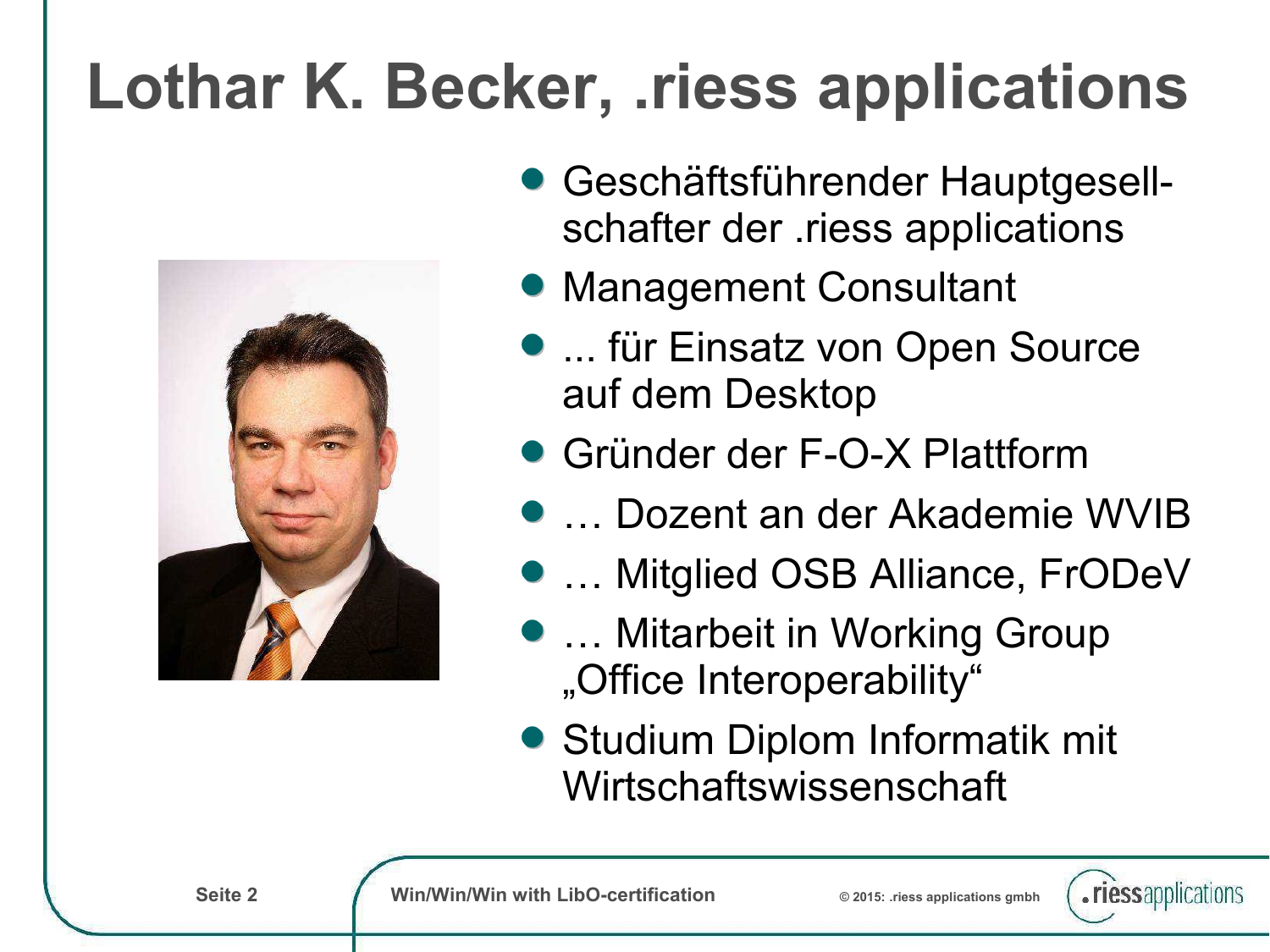## **What certificats exists with LibO?**

- 4 kinds of LibreOffice certifications:
	- **•** professional developer,
	- Professional migrators,
	- **Professional trainer,**
	- **Professional supporter**
- Here to be discussed: professional trainer and migrators
- Certification for Developer is slightly different, for Support it is not in place until now
- A professional migrator: coordinate the migration process from a proprietary office suite to LibreOffice, to manage the change in all aspects
- A professional trainer: teach the use of LibreOffice at basic, intermediate or advanced level, creating training materials

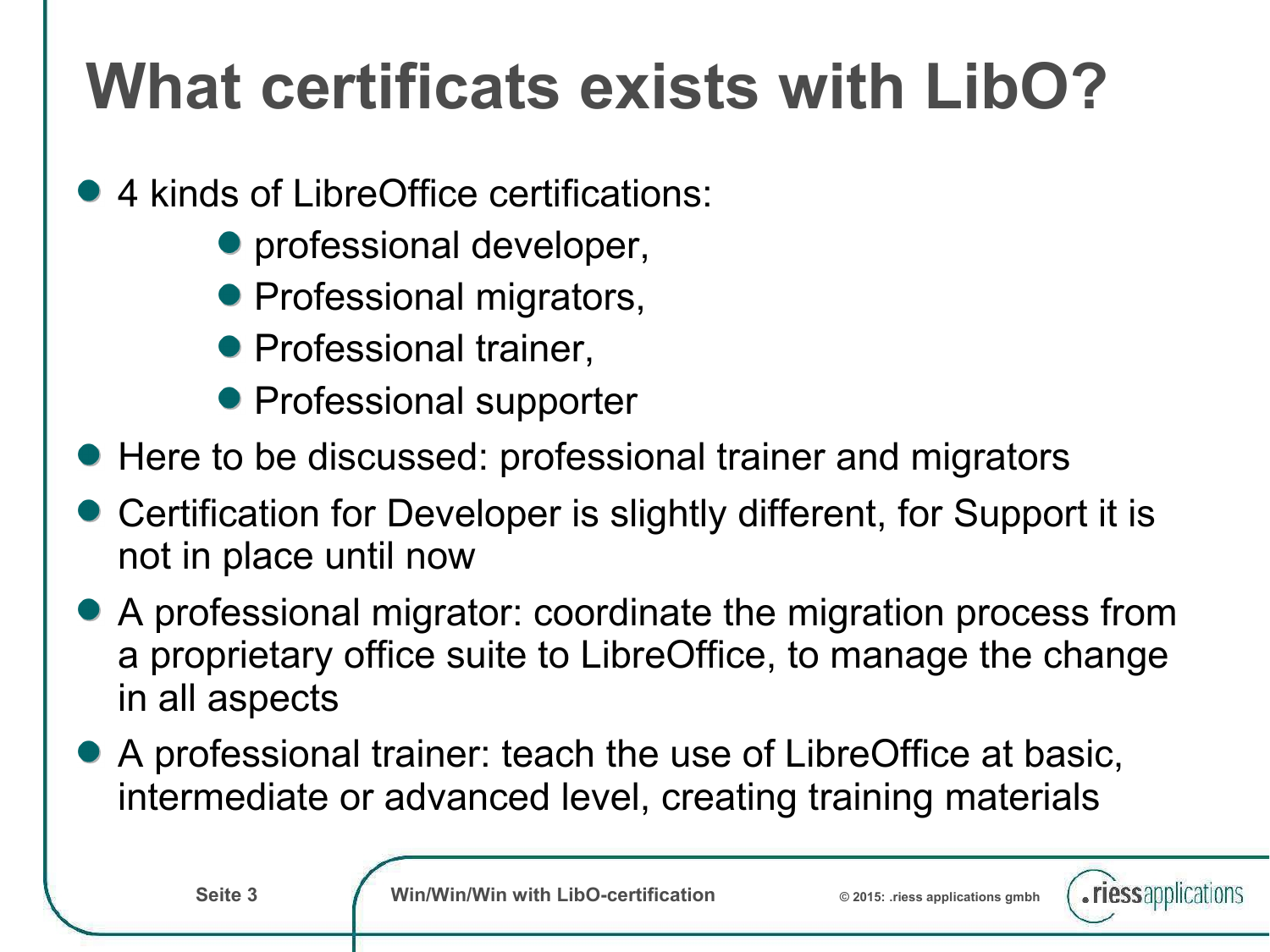## **What is the cert-program like?**

- Main focus: corporate consultants with experience in LibO projects, not jet but perhaps later on also for newbies or endusers
- certified professionals have the objective of extending the reach of the community to the corporate world
- They are seen as Ambassadors of LibreOffice and TDF/community
- So: certifying the competence of people in areas of migration and training LibreOffice (and not a company in the first step)
- They should be able to provide value added professional services to grow the LibreOffice ecosystem
- Later on there will be the possibility to applicant for a "LibreOffice Competence Center" for corporations with special conditions, prerequisites and processes

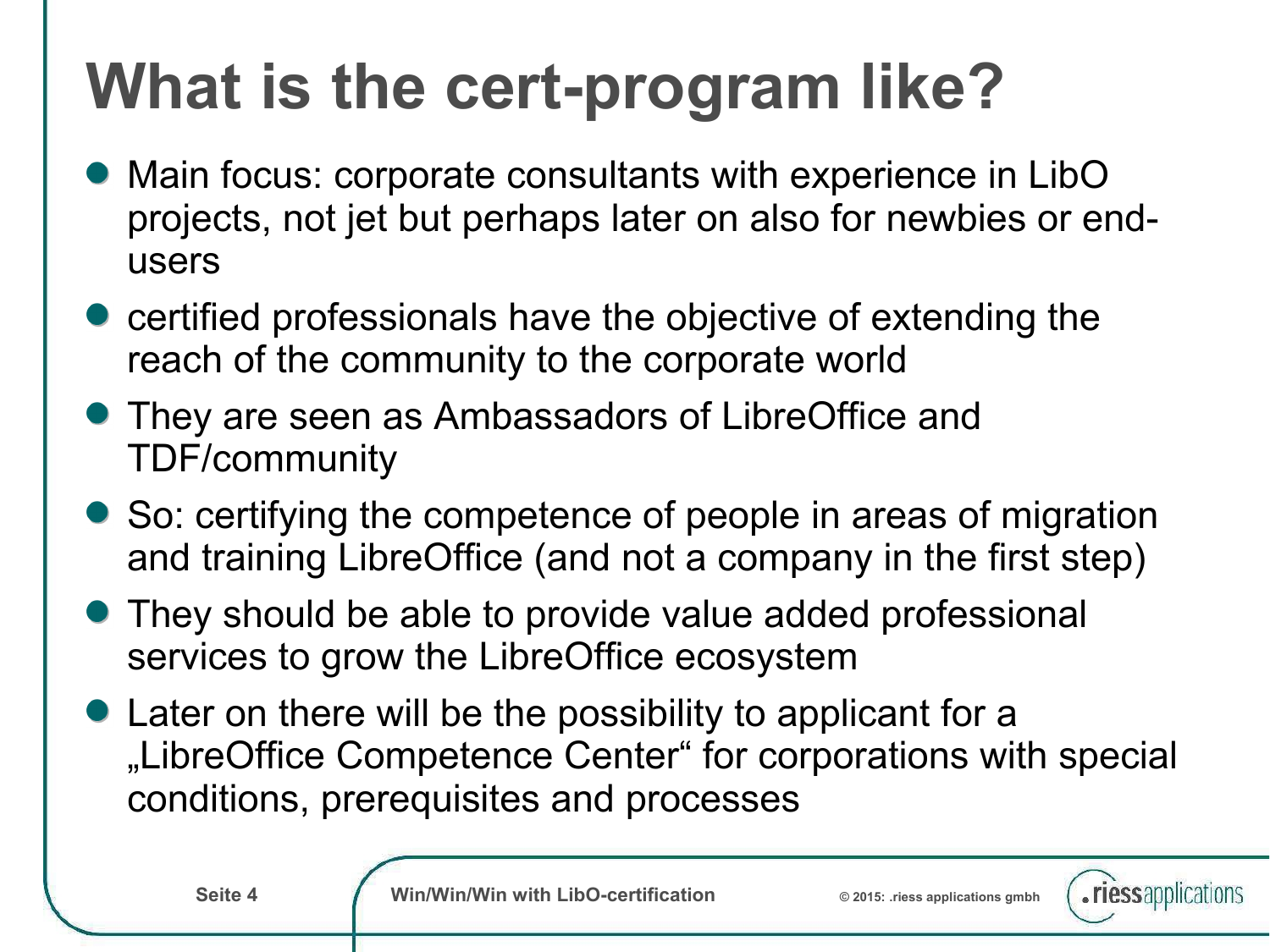## **What is the cert program like? -2**

- It represents a benchmark for the quality of the services and added value
- Awarded only to TDF members until the first quarter of 2015
- Since then it is also eligible for non TDF members, but there should be something like a track record with LibO or a TDF member as a
- The program is / should be worldwide organized, with respect to language issues it is somehow regional implemented for the certification review process

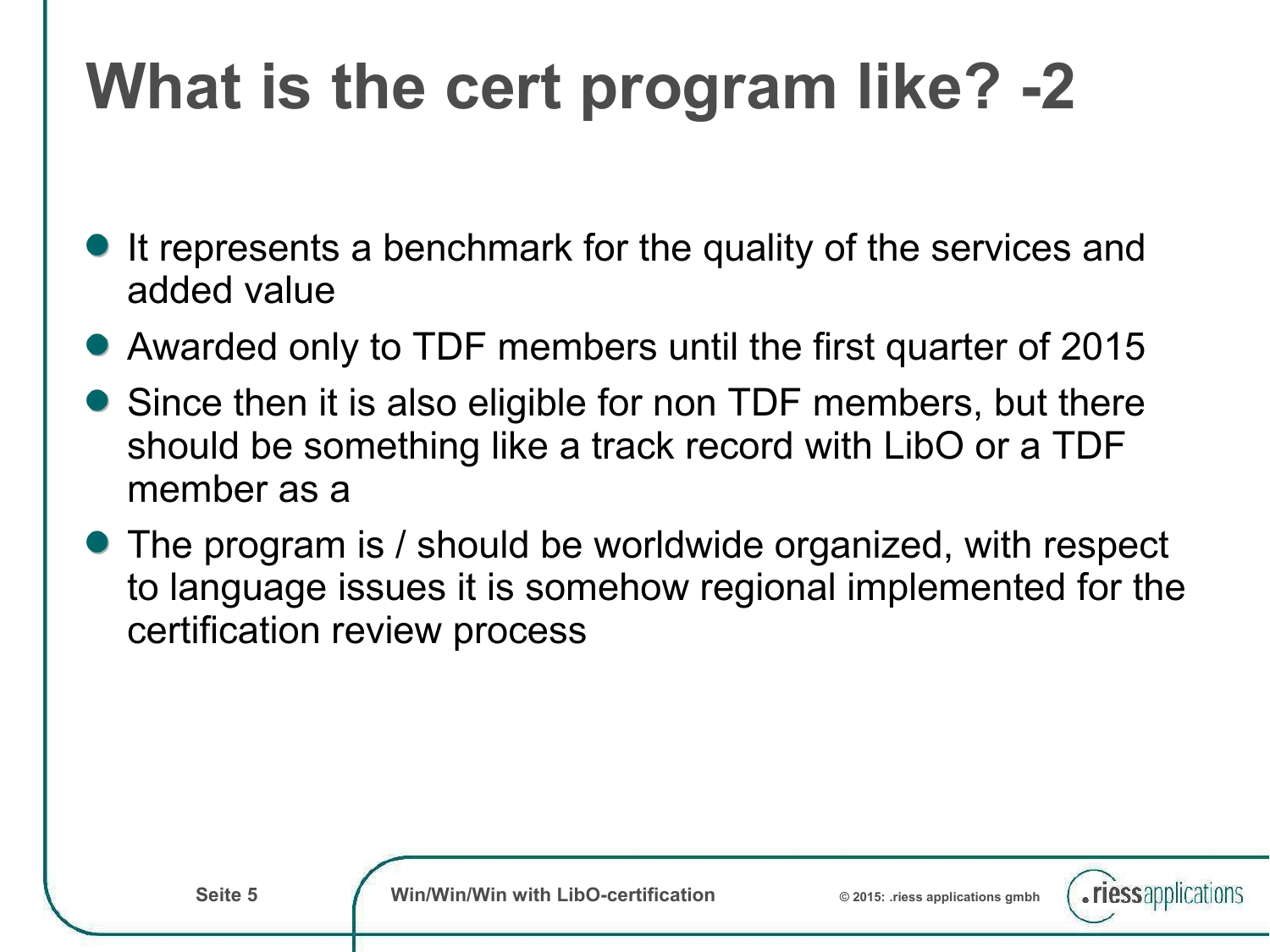## **How to get such a certification?**

- <https://www.documentfoundation.org/certification/>
- There are some CERTIFICATION PRE-REQUISITES
	- Involvement must be demonstrated with some documents
	- And/or testified by a certified TDF member in the same discipline
	- See:<https://www.documentfoundation.org/assets/Certification/tdf-certificationprerequisites.pdf>
- First: fill in an [application form](file:///C:/Users/lbecker.RIESS/Desktop/LibOConAarhus/Application%20for%20TDF%20Certification%20%C2%BB%20The%20Document%20Foundation.htm) and deliver such documents
- Documents are checked if they are in with the prerequisites
- Pre-requisites are overseen by a small team (Italo and Sophie)
- There could be a first google hangout for clarifications
- Thereafter the candidate get an appointment for a Peer-to-peer session (hangout) with the review committee (lasting approx. 1h-2h),

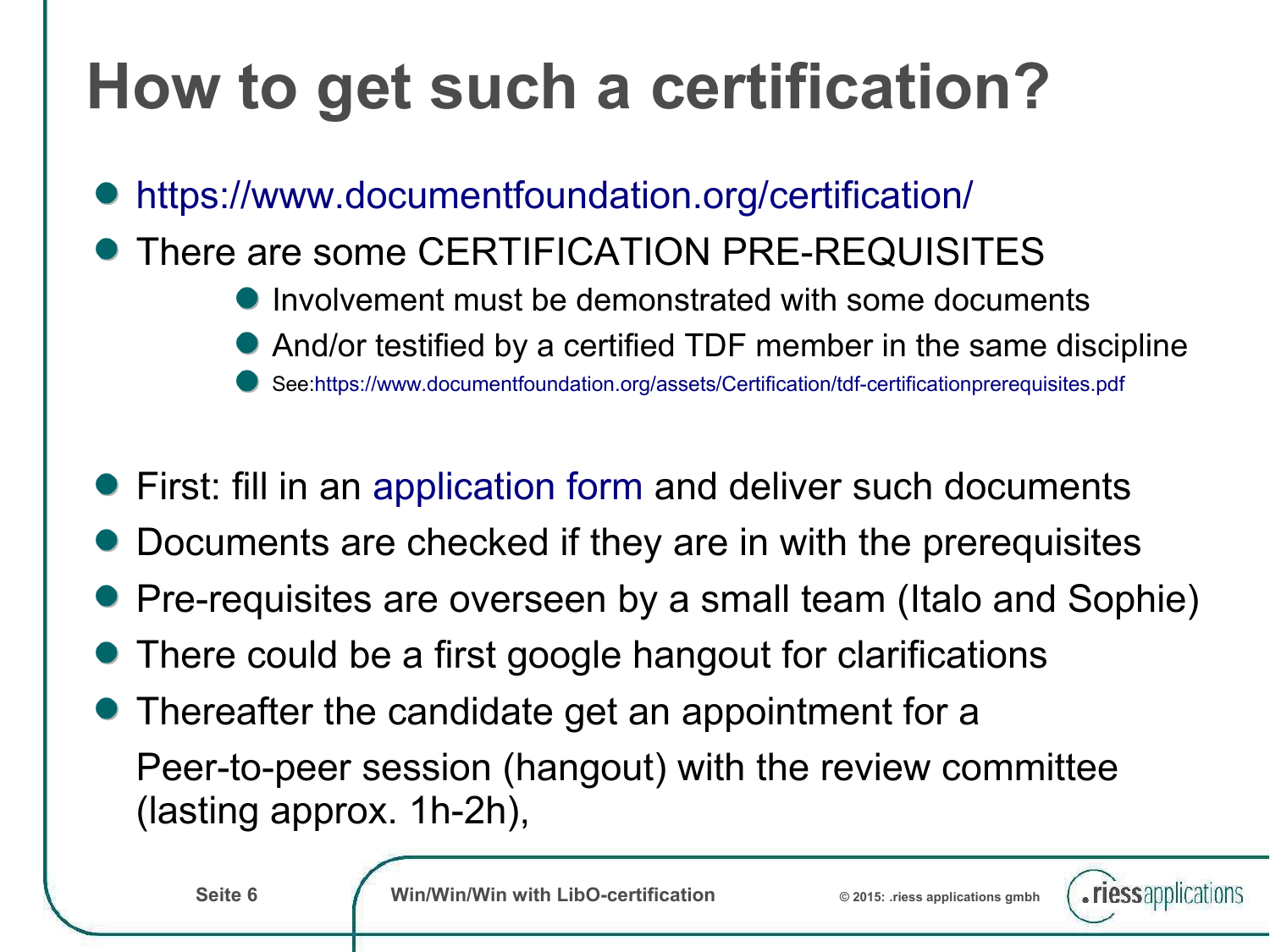## **How to get such a certification? -2**

- **The Certification Committee is staffed as follows:** Italo Vignoli (coordination), Lothar Becker, Stephan Bergmann, Sophie Gautier, Olivier Hallot, Jan Holesovsky, Björn Michaelsen, Cor Nouws, and Jacqueline Rahemipour.
- The Peer-to-Peer Review Committee is staffed as follows: Italo Vignoli (coordination), Lothar Becker, Eliane Domingos de Sousa, Sophie Gautier, Olivier Hallot, Thomas Krumbein, Marina Latini, Leif Lodahl, Cor Nouws, Gustavo Pacheco, Stefano Paggetti, Jacqueline Rahemipour and Charles H. Schulz.
- At the moment, it is able to handle the review process in English, Danish, Dutch, French, German, Italian, Portuguese and Spanish.

**Seite 7 Win/Win/Win with LibO-certification** © 2015: riess applications gmbh

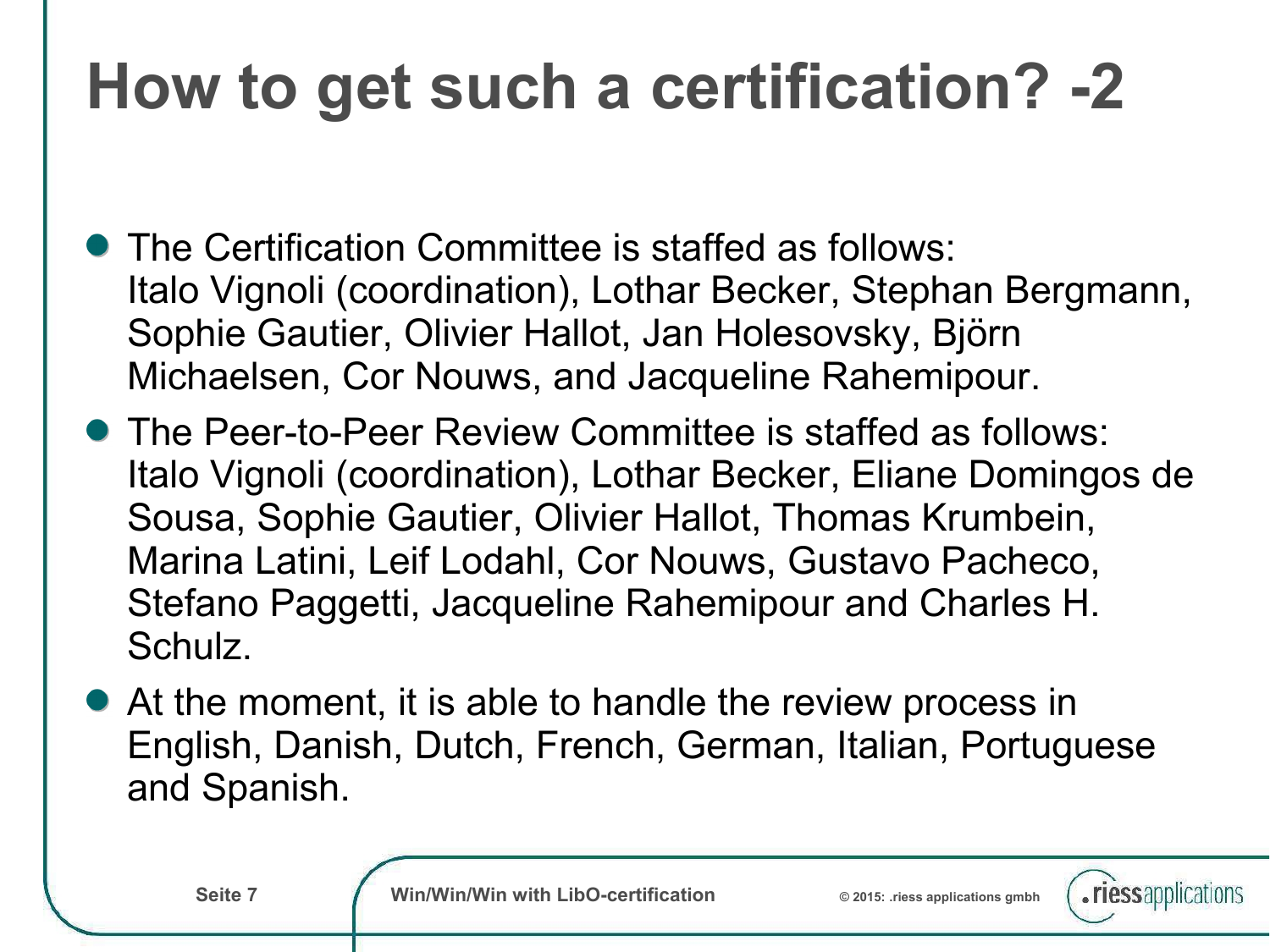## **How to get such a certification? -2**

- Review committee are 3 to 5 persons out of a group of certified people (partially with native language skills)
- discussing prepared questions about issues in the certified competence area
- Questions (permanently under work) coming from collections about:
- the "Migration protocoll" <https://www.documentfoundation.org/assets/Certification/tdf-migrationprotocol.pdf>
- and the "Training protocoll" <https://www.documentfoundation.org/assets/Certification/tdf-trainingprotocol.pdf>
- Afterwards the review committee approve the certification and the certification is delivered (PDF) to the candidate
- Certification will last for a defined period (24 months),
- Listed on LibO-Website, see <http://www.libreoffice.org/get-help/professional-support/>
- afterwards it is possible for renewal with another peer-to-peer review

**Seite 8 Win/Win/Win with LibO-certification**  $\otimes$  2015: riess applications gmbh

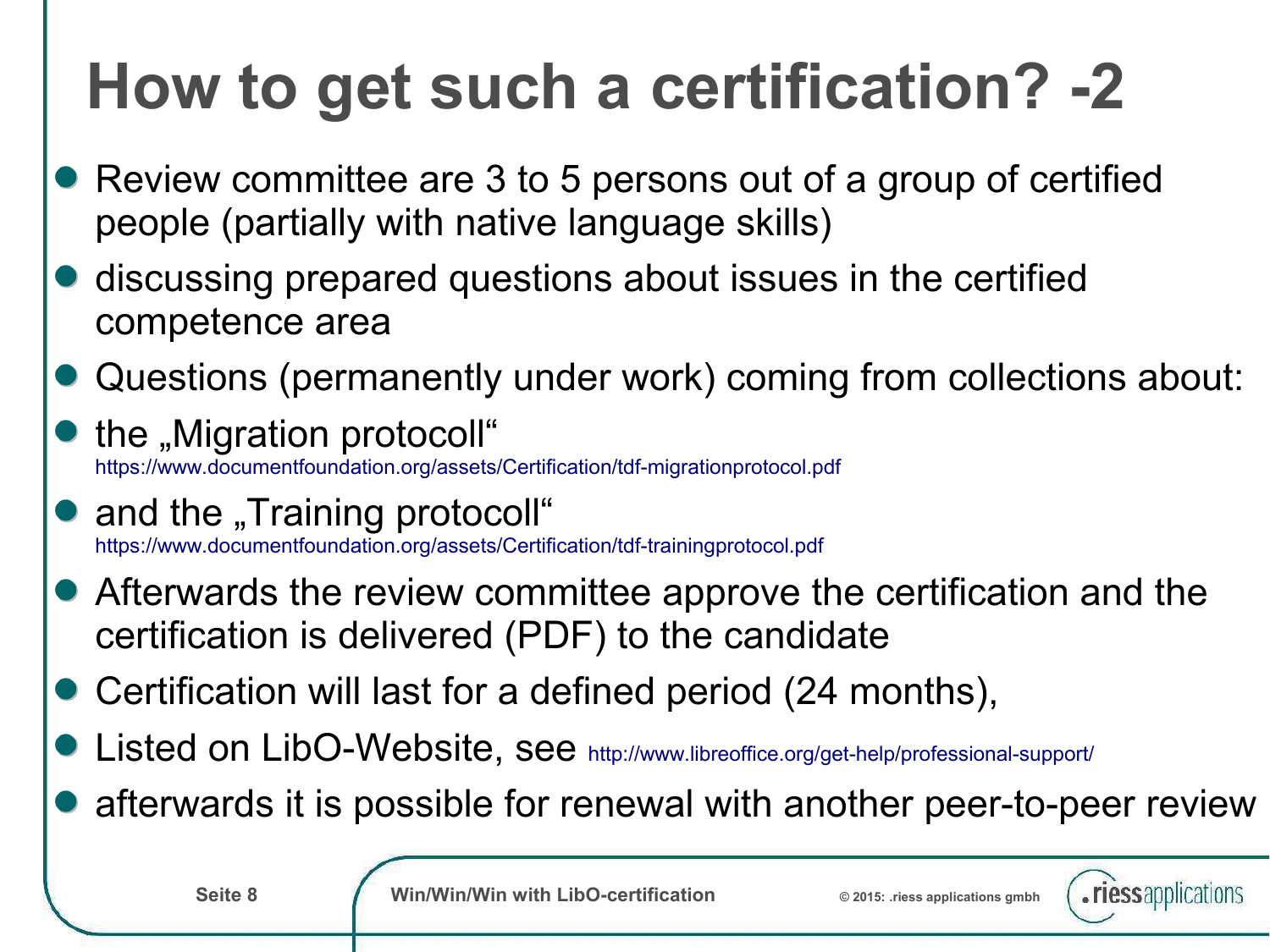## **Win / Win / Win - "customers"/user**

- With a Certification programm there is not just a Win for Community and applications,
- but also for customers of larger deployments who will need added value services to the product launch and use (migrations, trainings, support)
- **Typical Win-elements:**
- Deliverer-Contacts in the list for searching know-how
- Prooven quality / experience of the certified people
- Working with such certified people they secure the contact/influence to the community/producer of the product
- Getting Ideas/solutions for chalanges in LibO-deployments out of similar projects

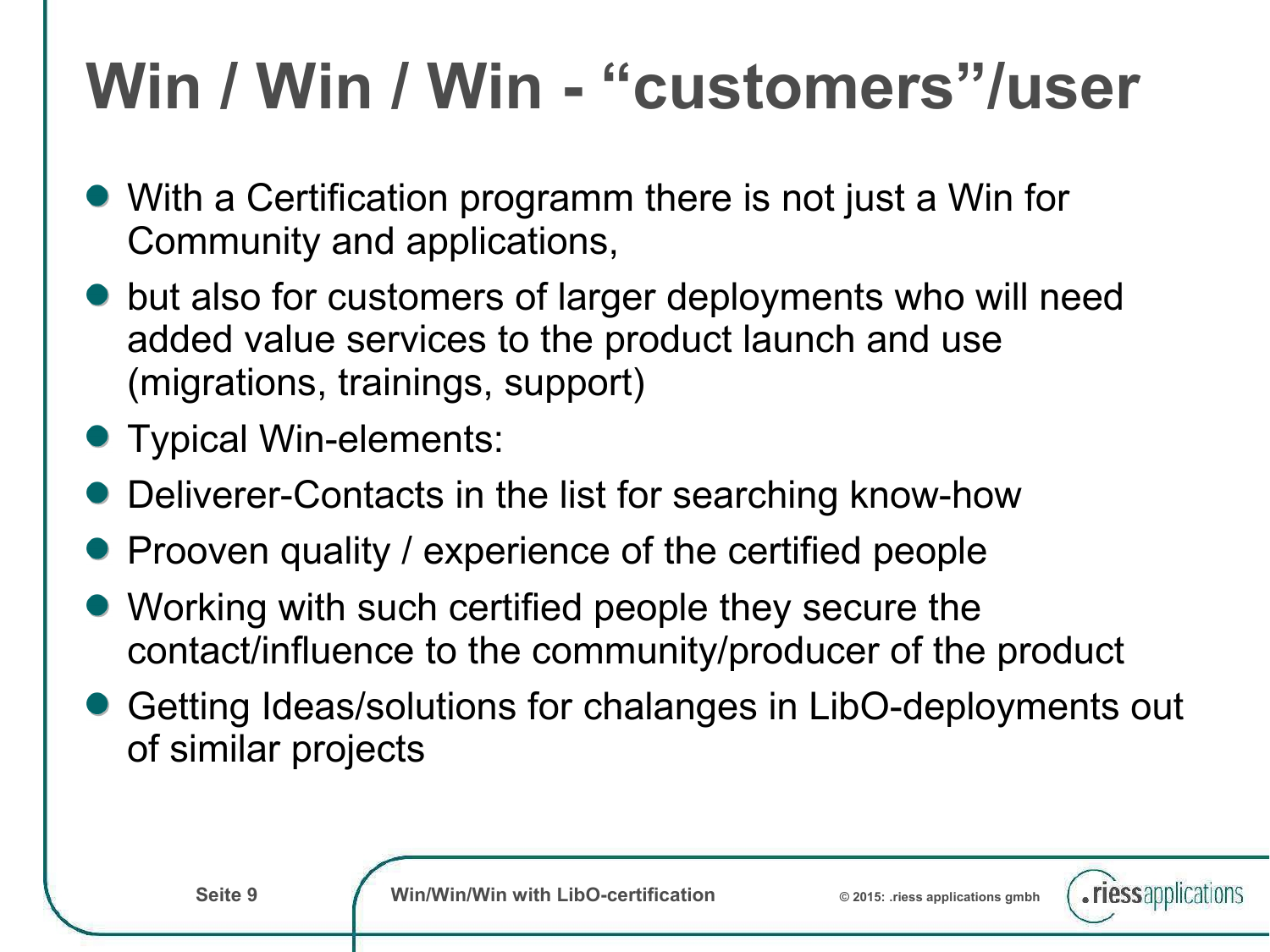## **Win / Win / Win - community**

- Typical Win-elements:
- Knowing about projects and deployments around the world
- $\bullet$  "bridge" for getting informations about what is needed, what are pro's and con's , where are shortfalls
- $\bullet$  "bridge" as information channel the other way around: to spread word or messages to corporate users / deployments
- **Influence on the quality of services delivered to LibreOffice**
- **Growing the eco-system of LibreOffice**
- Added value deliverer as a part of the community
- Getting valuable contributions / new core developer
- Proper handling of the "issue-tracking" process
- Growing awareness in professional environments

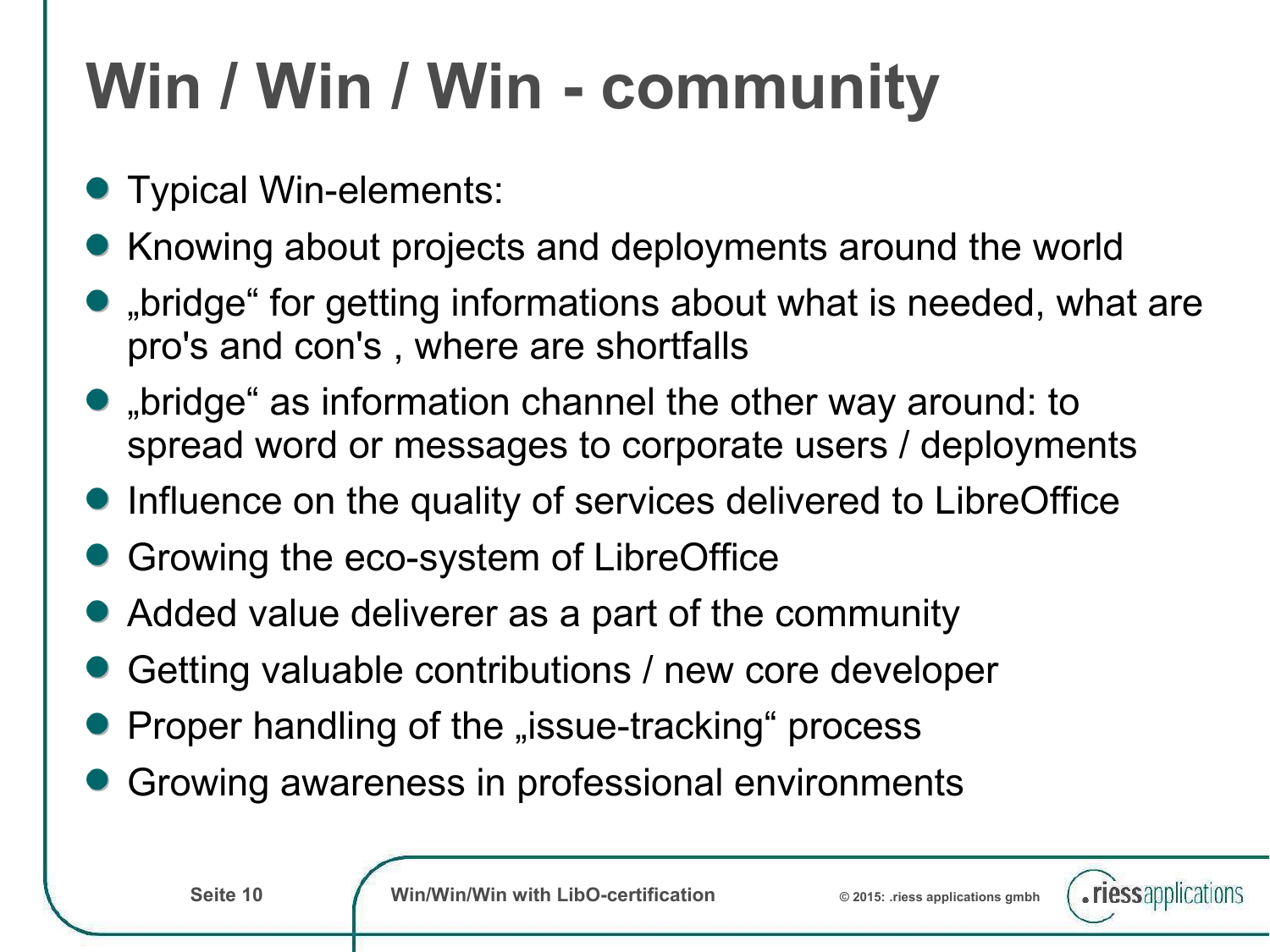## **Win / Win / Win - applicants**

- Typical Win-elements:
- Knowing processes and Key-persons in the community
- Get an "official" proof of a high quality of their know-how
- Reward for a track record with LibreOffice
- And in consequence a higher "market value" and market share
- Are listed on the LibO-Website , are referenced from within the community
- Working with a awesome community like this event ;-))

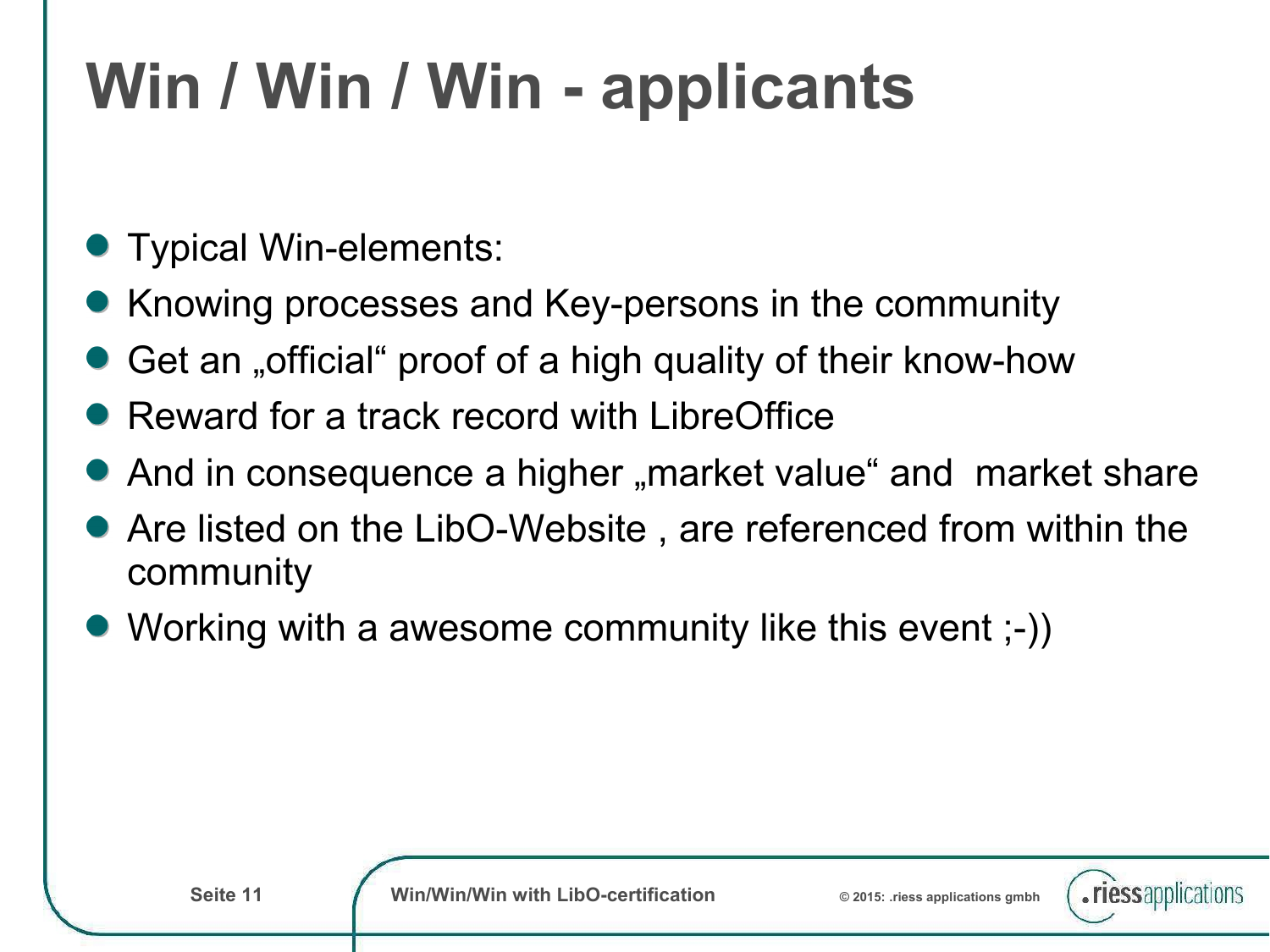#### **Future activities**

- Process is in place, doing it
- More review sessions, getting more experience with the review process and optimizing the process
- Marketing for the certification program
- New regions and places where to do review sessions
- Training for candidates (esp. for non TDF members)
- Training for newbies
- Getting the Support Certification in place (L1, L2, L3)

...

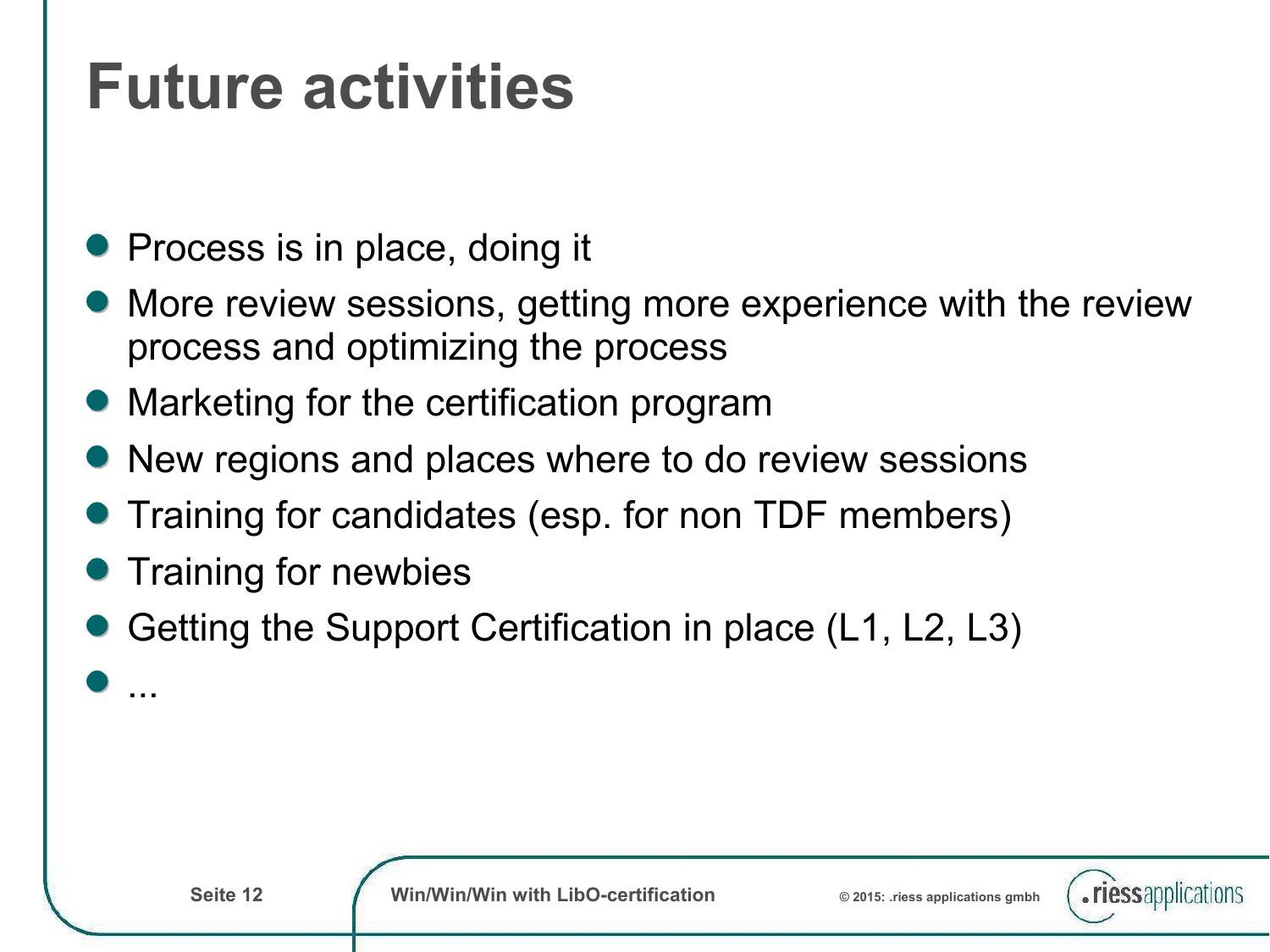# **Do you know the riess1CLICKapp?**

#### Browse the web for wiki, google, twitter, DUDEN, openThesaurus, … … with 1CLICK

| ⇒ Unbenannt 1 - LibreOffice Writer |                                                                                                   |
|------------------------------------|---------------------------------------------------------------------------------------------------|
|                                    | Datei Bearbeiten Ansicht Einfügen Format Tabelle Extras riess1CLICKapp Fen                        |
|                                    | $W$ 3 $M$ $M$ $D$ $J$ $M$ ot $S$ $C$<br>: B + B + B                                               |
|                                    | $\odot$<br>Standard<br>a<br>$\vert \cdot \vert$ 12 $\vert \cdot \vert$<br>$\blacksquare$<br>Arial |
| Щ                                  | $-1$ $    1$ $  2$ $  3$ $  4$ $  5$ $  6$ $  7$ $ -$ 8                                           |
| <b>Litres</b>                      | verschwand zwischen den beiden Gebäuder                                                           |
| $\sim$                             | umgestürzten Mülleimer gefallen, der mitten                                                       |



#### Try the free version at [www.riess-app.eu/aktuelles/riess1clickapp](http://www.riess-app.eu/aktuelles/riess1clickapp) … and then ask for (native) customizing!

**Seite 13 Win/Win/Win with LibO-certification**  $\odot$  2015: riess applications gmbh

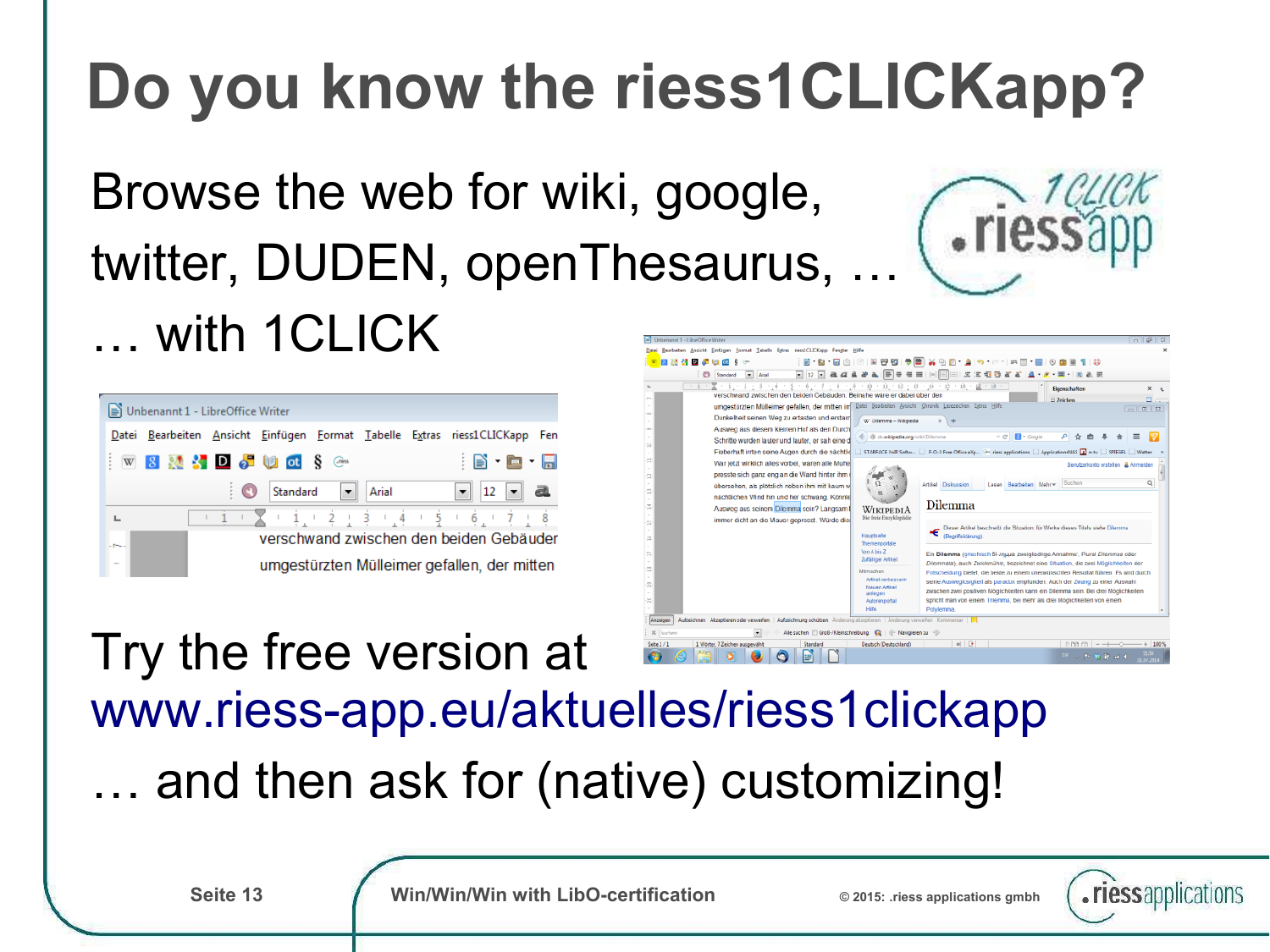## **DigitAbl & LibreOffice**

- DigitAbl is a Lightweight-DMS
- Announced the integration to LibO for this conference
- **Mission: to bring every kind of document** to the right place in your (company) folder structure (eAkte) and to find it again within seconds without knowing the folder structure or even the existence of the document
- **For more informations** see: www.digitabl.de